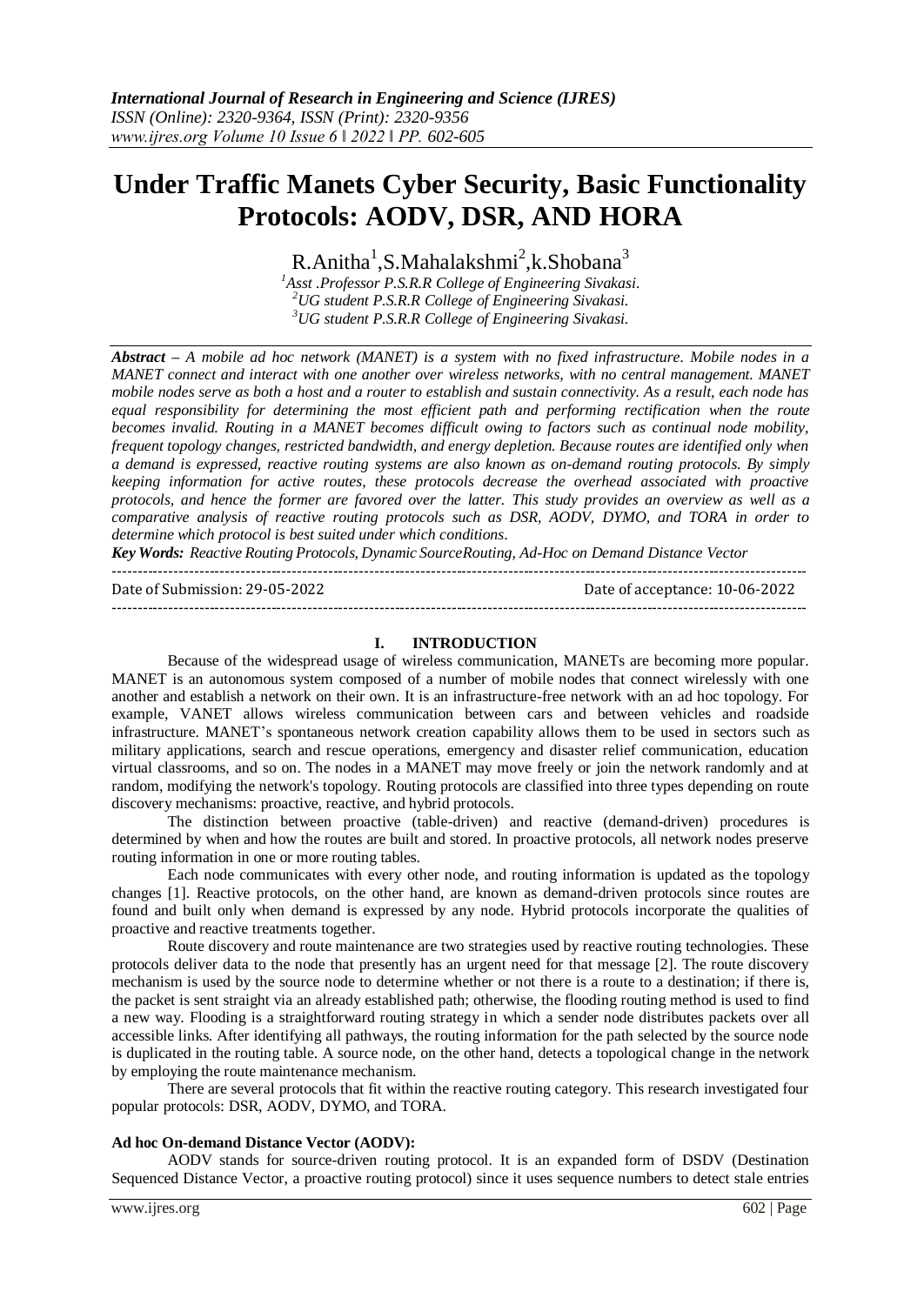for destination nodes. The AODV protocol successively performs activities such as path discovery, route table management, path maintenance, and local connection management [3]. AODV uses other fields in addition to sequence numbers, such as flexible loop-free, self-starting, and grows to high numbers of mobile nodes. AODV's goal is to decrease the requirement for system-wide broadcasts. The primary distinction between AODV and Dynamic Source Routing (DSR) is that DSR employs source routing, in which a data packet contains the whole route to be traveled. The AODV protocol uses a basic request-response mechanism for route finding [4]. AODV allows the development of routes to particular destinations. Destinations and does not need nodes to maintain these routes while not in active connection. The "counting to infinity" issue is avoided by using AODV destination sequence numbers. As a consequence of this attribute, AODV is loop-free. Source Routing on the Fly (DSR)

The DSR protocol is a reactive routing protocol that shares several features with AODV. DSR is a very efficient routing technique that has been suggested for use in multi-hop mobile Ad hoc networks. It is divided into two phases: route discovery and route maintenance. These stages aid in locating and maintaining the proper source routes to the destinations. Source Routing is a loop-free routing method in which intermediary nodes do not need routing information and nodes may store routing information for later use. Each node in DSR inspects each packet for source route information and then forwards it depending on this routing information. If no routing information is detected in the packet, it will offer the source routing based on the route. When the destination is unknown, the node caches the packet and sends route queries to all neighboring nodes to determine the routing information to the destination. Finally, it returns the Route acknowledgement to the source. Algorithm for Temporary Ordered Routing (HORA)

# **II. LITERATURE SURVEY**

A survey of routing protocols in MANET was undertaken by Geethu Mohandas et al. [1]. Basic routing protocols, location-based protocols, and security-based protocols were the three categories they divided routing protocols into. They also compared various techniques to determine which was the most efficient. As a result of the review of publications, it was established that research in the private sector is restricted. Basic protocols such as AODV focus solely on identity-based routing. Neither location nor o2n security for routing are addressed in such protocols.

**Anuj K. Gupta et al. [8]** used Fedora 10 as the operating system to create the DYMO routing protocol. Ns2.34 has been put on the platform for simulations, together with add-on applications such as etc. The simulation was run with different pause times. They discovered that DYMO, as the successor to AODV, outperforms AODV in every situation.

**Mohammad Ali Mostafavi et al. [9]** used OPNET 14.5 Modeler to simulate the performance of the ADOV, DSR, and OLSR routing protocols. They used three different scenarios: network delay, network load, and network throughput. In comparison to OLSR and AODV, they discovered that the DSR protocol has a low average network burden but the biggest average network delay. AODV, on the other hand, performs better in terms of average network delay and network throughput**.**

#### **IMPLEMENTATION**

HORA is a reactive routing system that uses the link reversal algorithm [3]. It is successful in overcoming the current constraints of MANETs[4]. HORA has four primary tasks that are equivalent to constructing, optimizing, deleting, and maintaining routes[2]. HORA determines the amount of routes that exist between a source mobile node and a certain destination node. As a consequence, there are sometimes numerous paths to a given destination, none of which is necessarily the shortest. Instead than utilizing the quickest way to determine routes, the HORA algorithm keeps the next destination in mind while forwarding packets.

It is an on-demand routing protocol started by the source. It not only determines the best route from point A to point B, but it also locates all possible paths. Only neighbor nodes near the topological change occurrence get control messages in HORA. Routing information about neighboring nodes is kept for this purpose. The protocol handles tasks including route construction, route maintenance, and route erasure. TORA lowers network control messages by having nodes inquire for a route only when they need to transmit a packet to a destination. HORA established the network in three phases.

1. Designing the paths from the source to the goal.

2. Keeping the roads open

3. Remove invalid routes.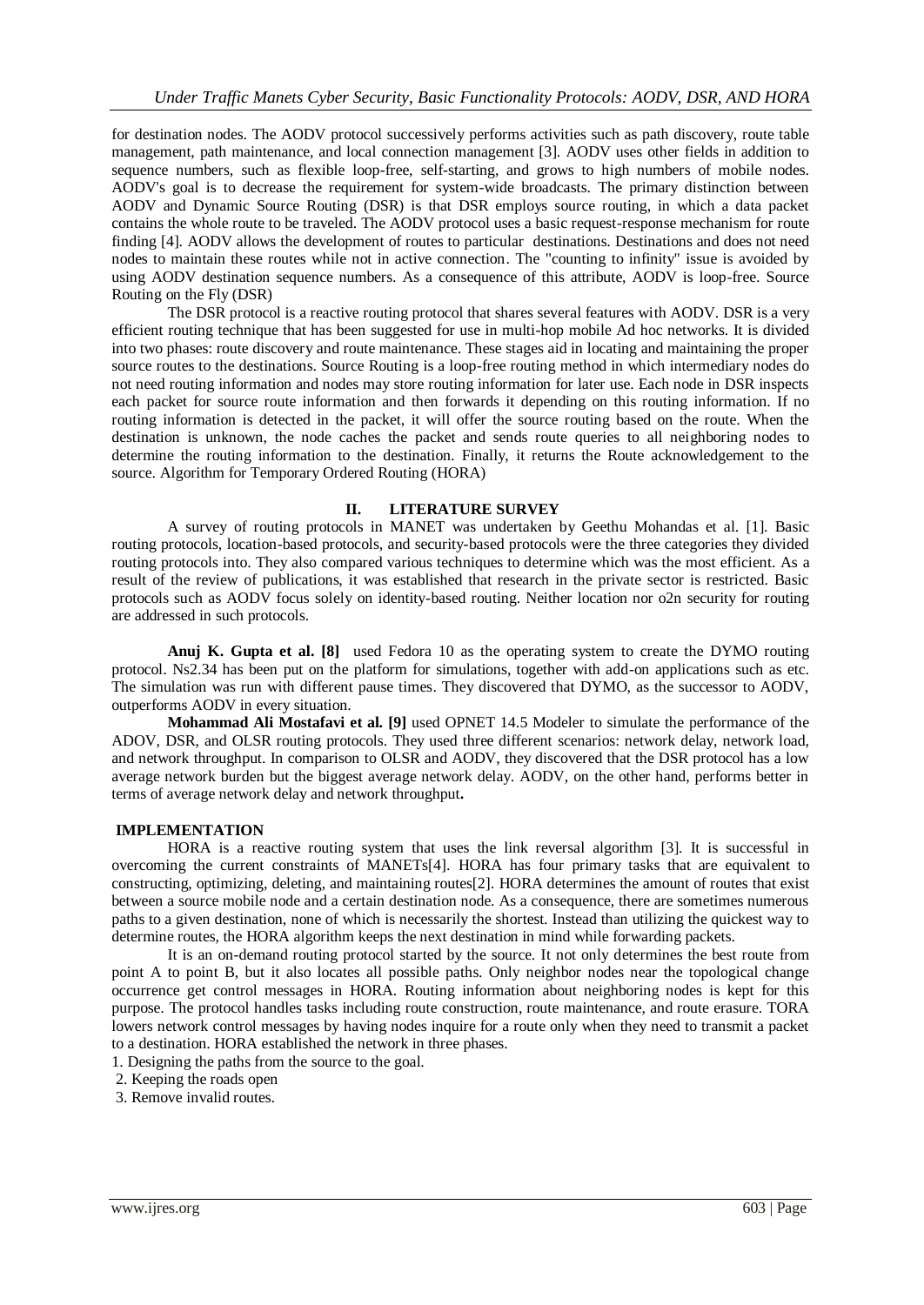# **Architecture diagram:**



# **On-demand Dynamic MANET (DYMO):**

The Internet Engineering Task Force has currently standardized the Dynamic MANET On-demand (DYMO) routing protocol for multi-hop wireless communication in ad-hoc networks (IETF). Using the route accumulation function, DYMO considerably decreases routing overhead, simplifying protocol implementation [5]. DYMO is based on the AODV reactive routing system, but with several additional characteristics [6]. Route Discovery and Route Maintenance are two tasks performed by DYMO.

#### **Route Exploration:**

Except for the path accumulation feature, the DYMO route finding procedure is similar to the AODV routing protocol. When a source node has to interact with a destination node that is not in its routing table, the discovery of routes operation is conducted. An RREQ packet is generated by a source node and sent to its neighbors. If a neighbor has an entry to the destination node, it responds by sending an RREP packet to the found and accumulated route. If the source node does not receive the RREP packet within the TTL value specified, the RREQ packet is rebroadcast. DYMO is well-known as an energy-saving procedure. As a lowenergy node, you may choose not to participate in the route discovery process.

#### **Routing Upkeep:**

This is done to avoid previously existing routes in the routing database and to reduce packet loss when a connection fails. When a link to another node fails, a node creates an RERR packet and sends it to the nodes that are affected by the connection failure. A node that receives the RERR message, changes the routing database, and removes the broken link items.

#### **Advantages:**

1. The operation of DYMO is dependent on the sequence number assigned to each packet, which is used for loop-free routing.

2. Because DYMO is a reactive protocol, it does not store the network topology explicitly. Rather, nodes only compute a unicast route to the intended destination when it is required [7].

3. As a result, only a small amount of routing information is transferred, reducing network traffic overhead and thereby saving bandwidth and electricity.

#### **Disadvantages:**

1. It performs poorly when the user's mobility is limited [8].

| <b>Parameters</b>        | <b>DSR</b>          | <b>AODV</b>      | <b>HORA</b>                  | <b>DYMO</b> |
|--------------------------|---------------------|------------------|------------------------------|-------------|
| Packet delivery<br>Ratio | Lowest              | Highest          | High                         | Low         |
| End-to-end delay         | Less                | Highest          | Same as DSR                  | Lowest      |
| Through-put              | Lowest              | Highest          | Lower<br>Than<br><b>AODV</b> | Low         |
| Routing Approaches       | Reactive<br>Dynamic | Reactive<br>aodv | Reactive                     | Reactive    |

# **III. RESULT AND DISCUSSION**

# **IV. CONCLUSION:**

MANET is beneficial because it may be set up at any time and in any location, and it can be used when a permanent infrastructure cannot be built. Because of its dynamic nature, routing becomes challenging. The purpose of this work is to compare the performance of four commonly used flat-routing protocols in MANETs: